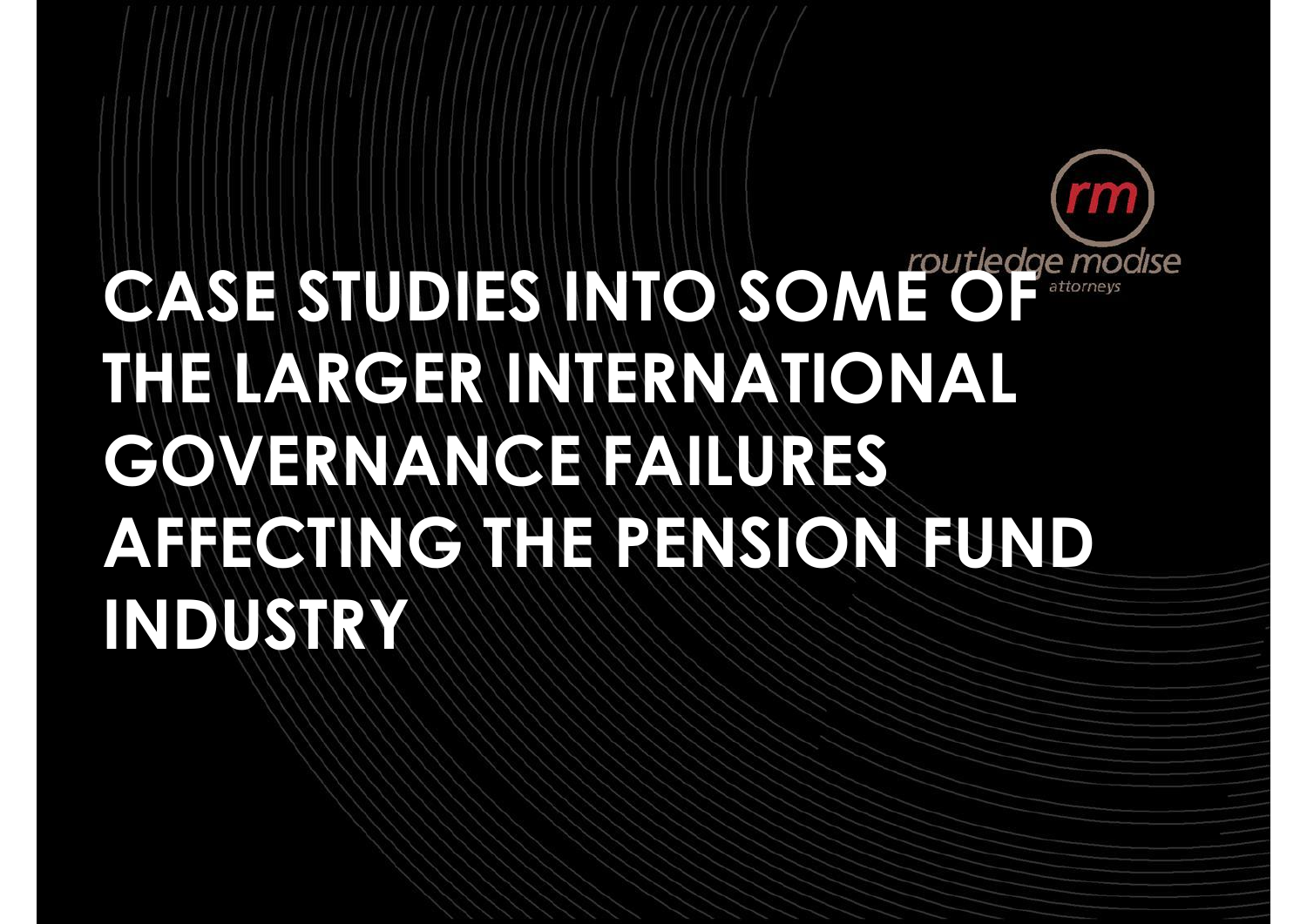

### ENRON

### MIRROR GROUP NEWSPAPERS DOMINION STORES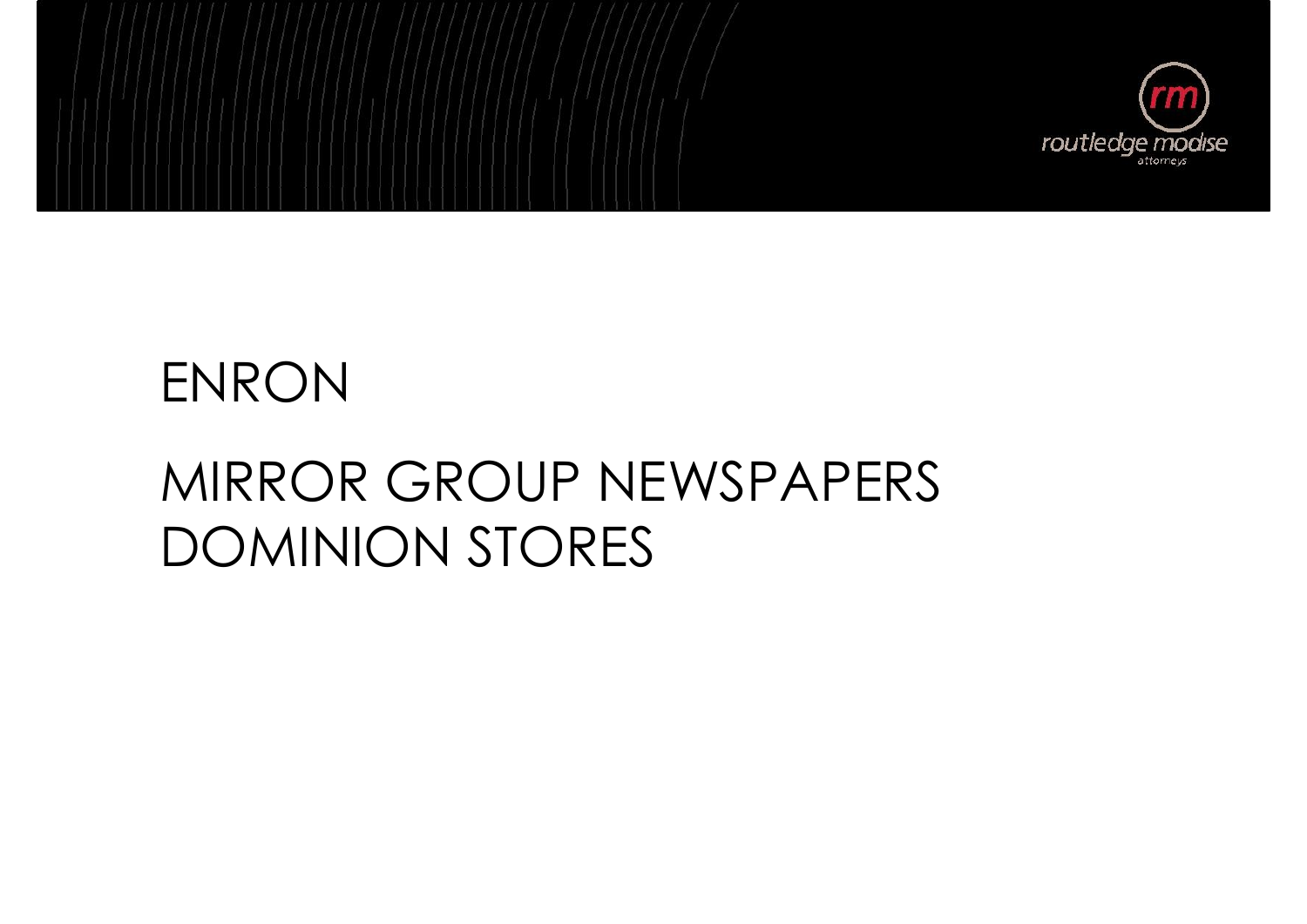

### **ENRON**

### DEPARTMENT OF LABOUR ("DOL") "AMICUS BRIEF"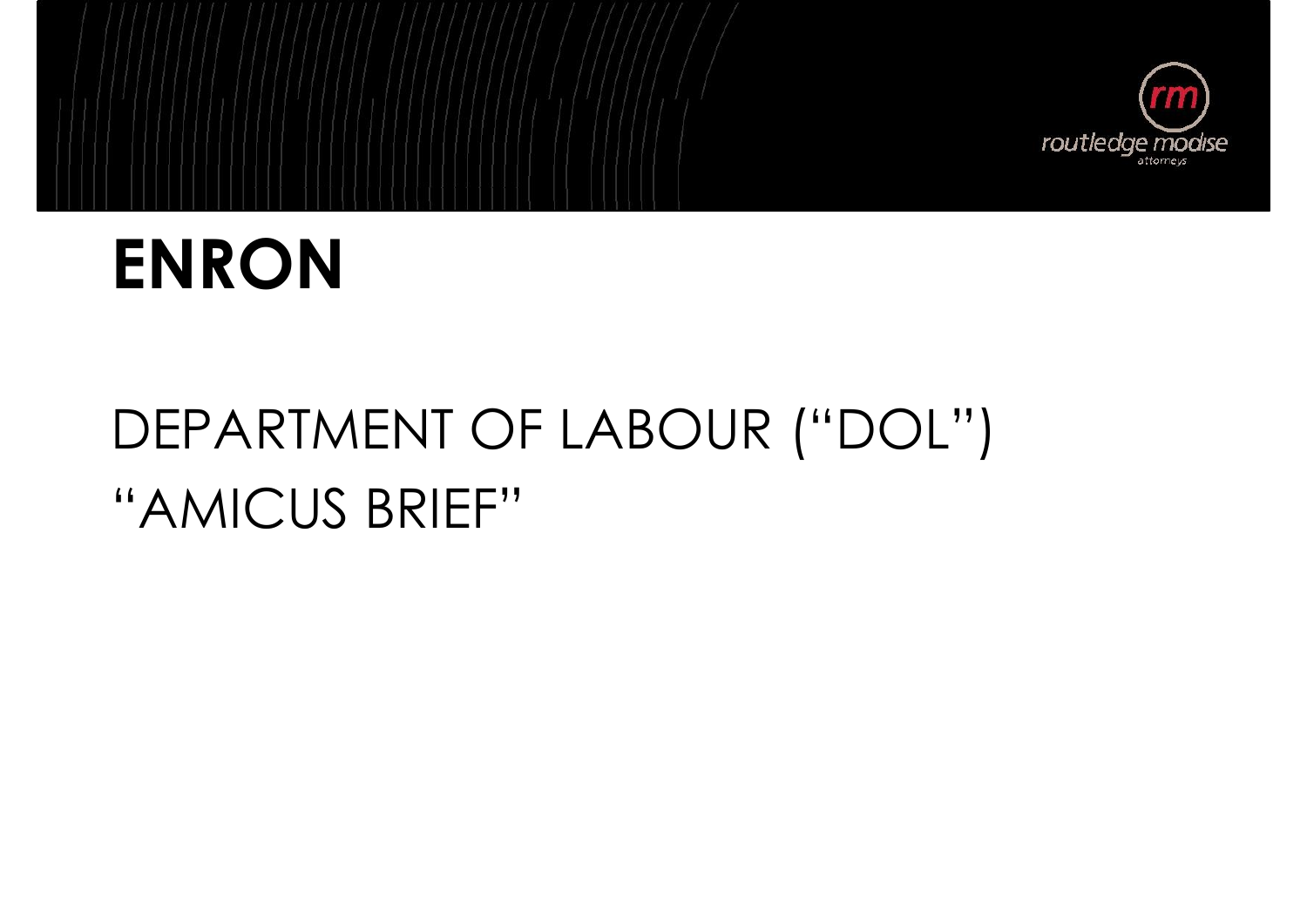

### **EMPLOYER STOCK AS A FUND INVESTMENT OPTION**

The Enron case raised a number of difficult issues for funds holding employer stock including:

**Whether and what extent the fund's trustees** must disclose inside information regarding the company and/or its stock to fund participants when stock is held in the fund – when such disclosure may conflict with the obligations of such individuals under US federal securities laws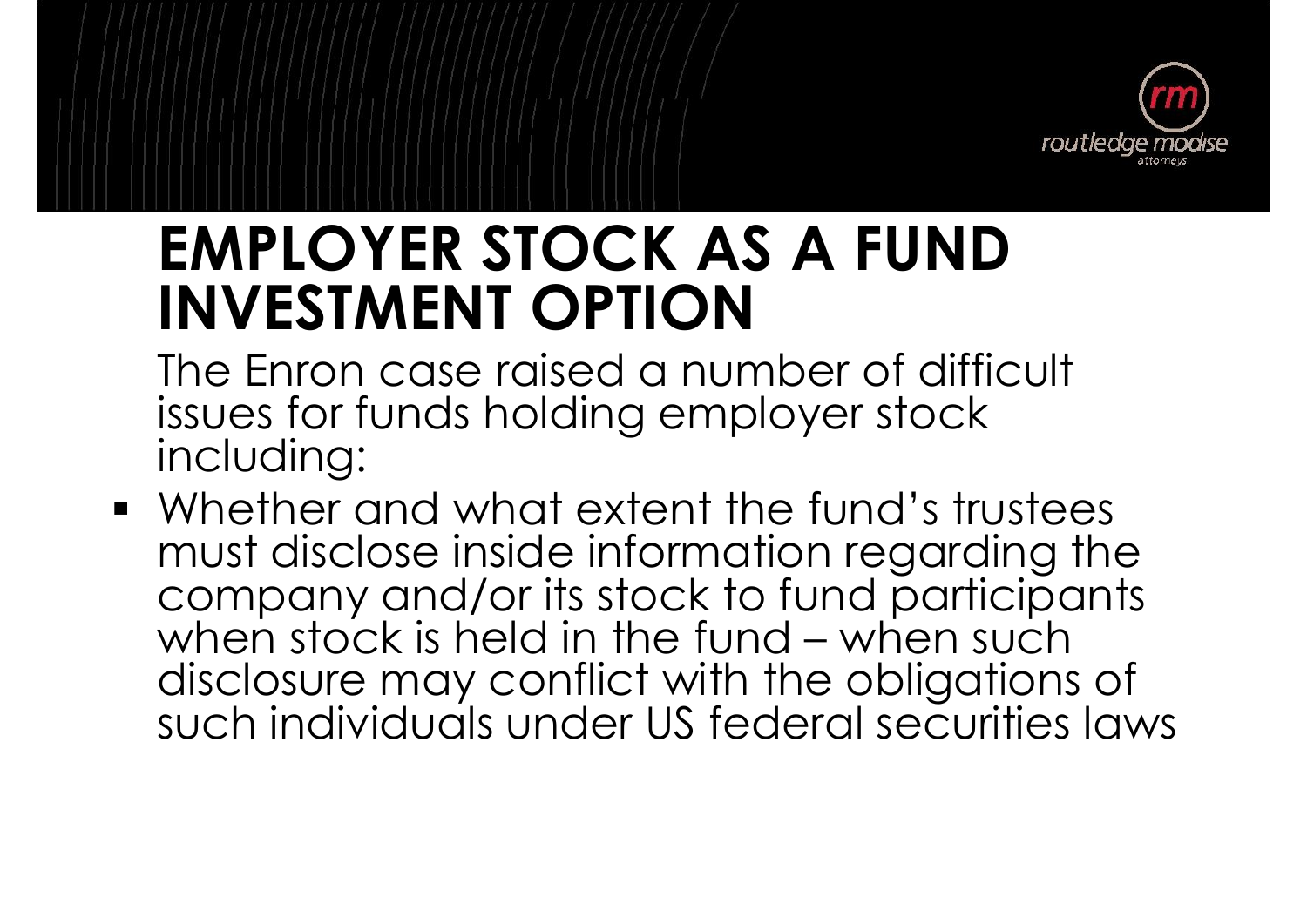

- Whether 404 (C) protection is available with respect to employer stock if participants do not have all information necessary to make an informed decision as to whether to select that investment option
- The fact that fund trustees are charged with the same standard for selecting employer stock as an investment option as they are with respect to any other investment option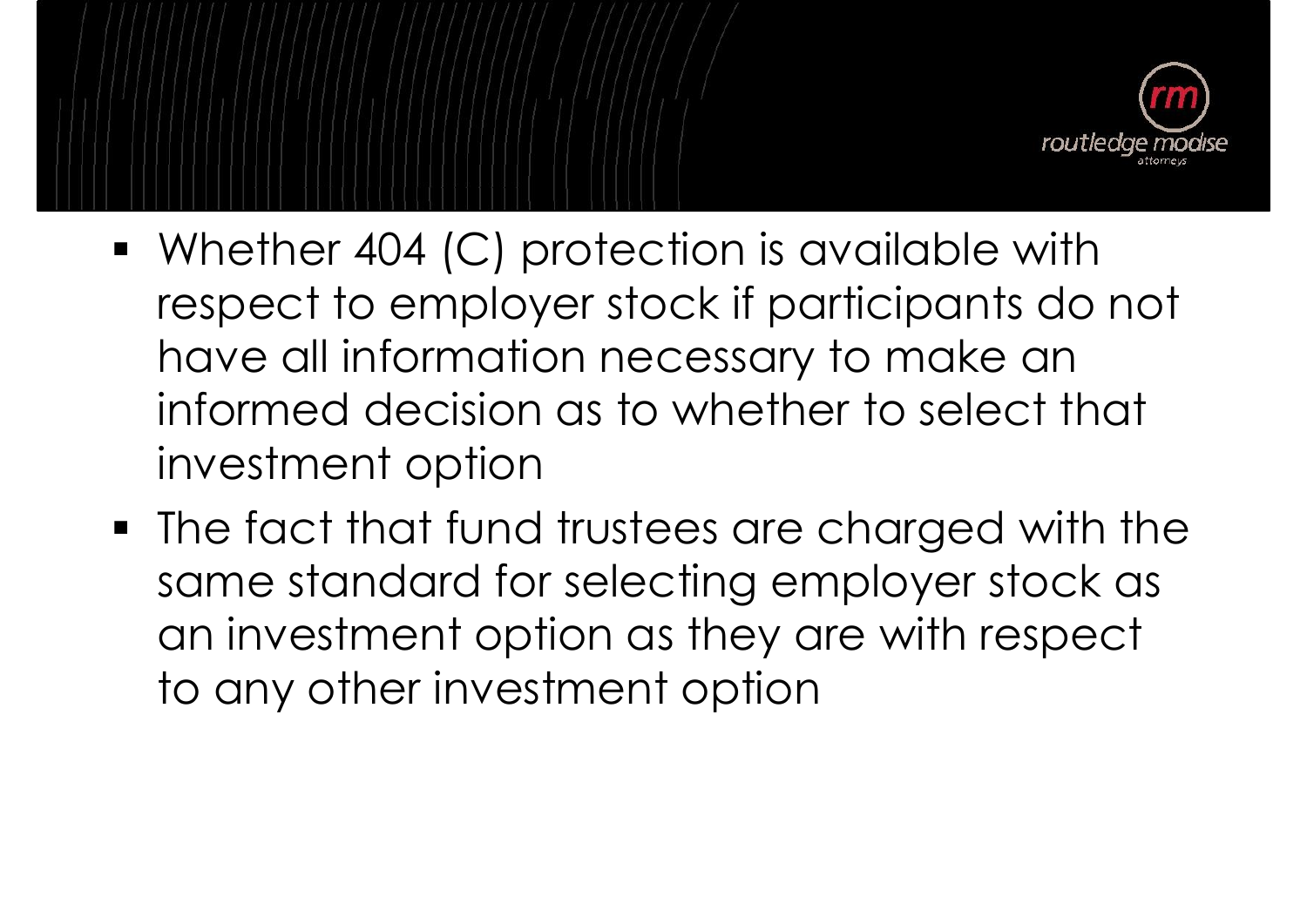

### **MIRROR GROUP**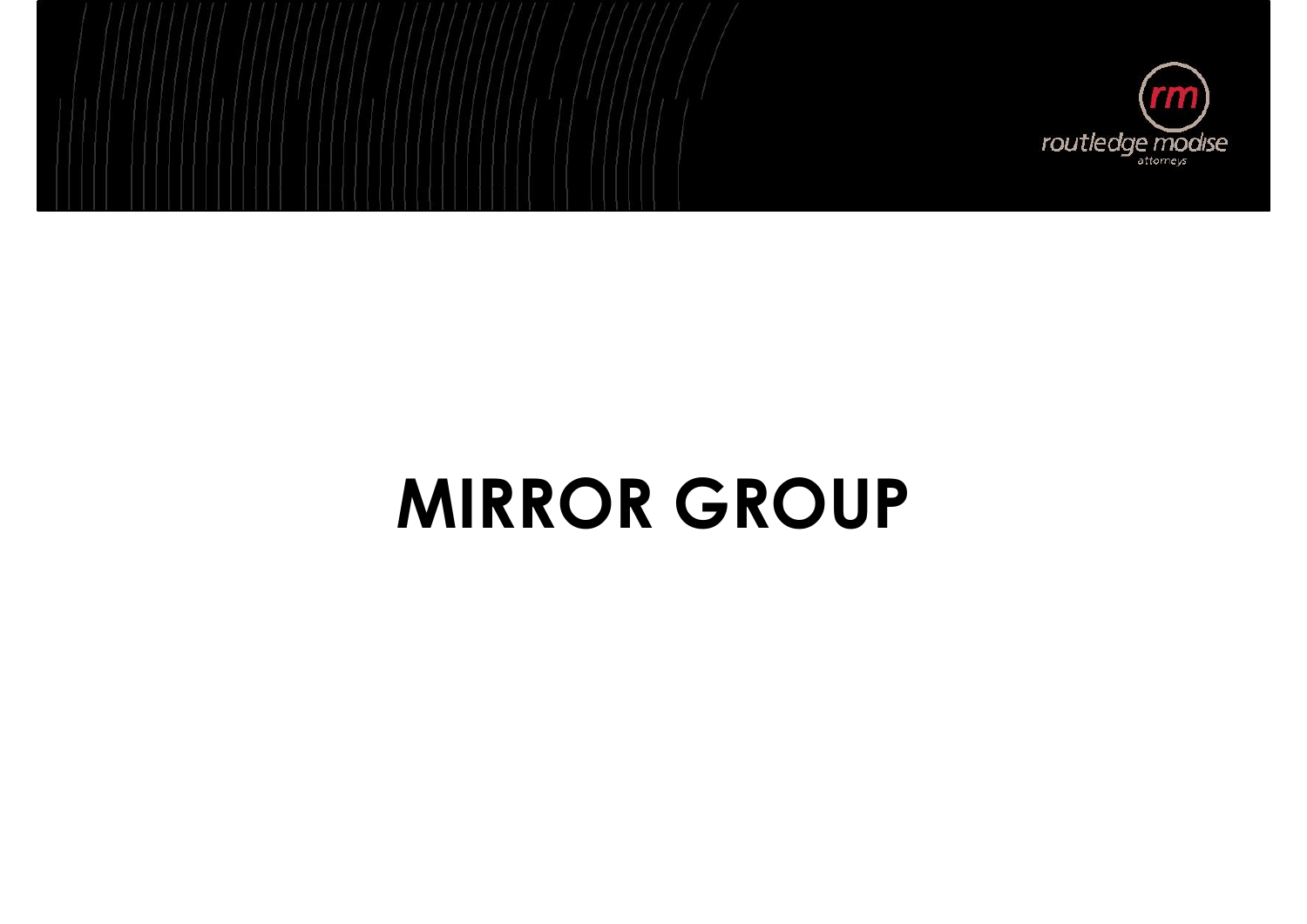

# **INVESTIGATION UNDER SECTION 432(2) AND 442 OF THE COMPANIES ACT 1985**

**1980** Robert Maxwell's private companies obtained a controlling interest in British Printing Corporation; Robert Company subsequently renamed Maxwell Communication Corporation (MMC)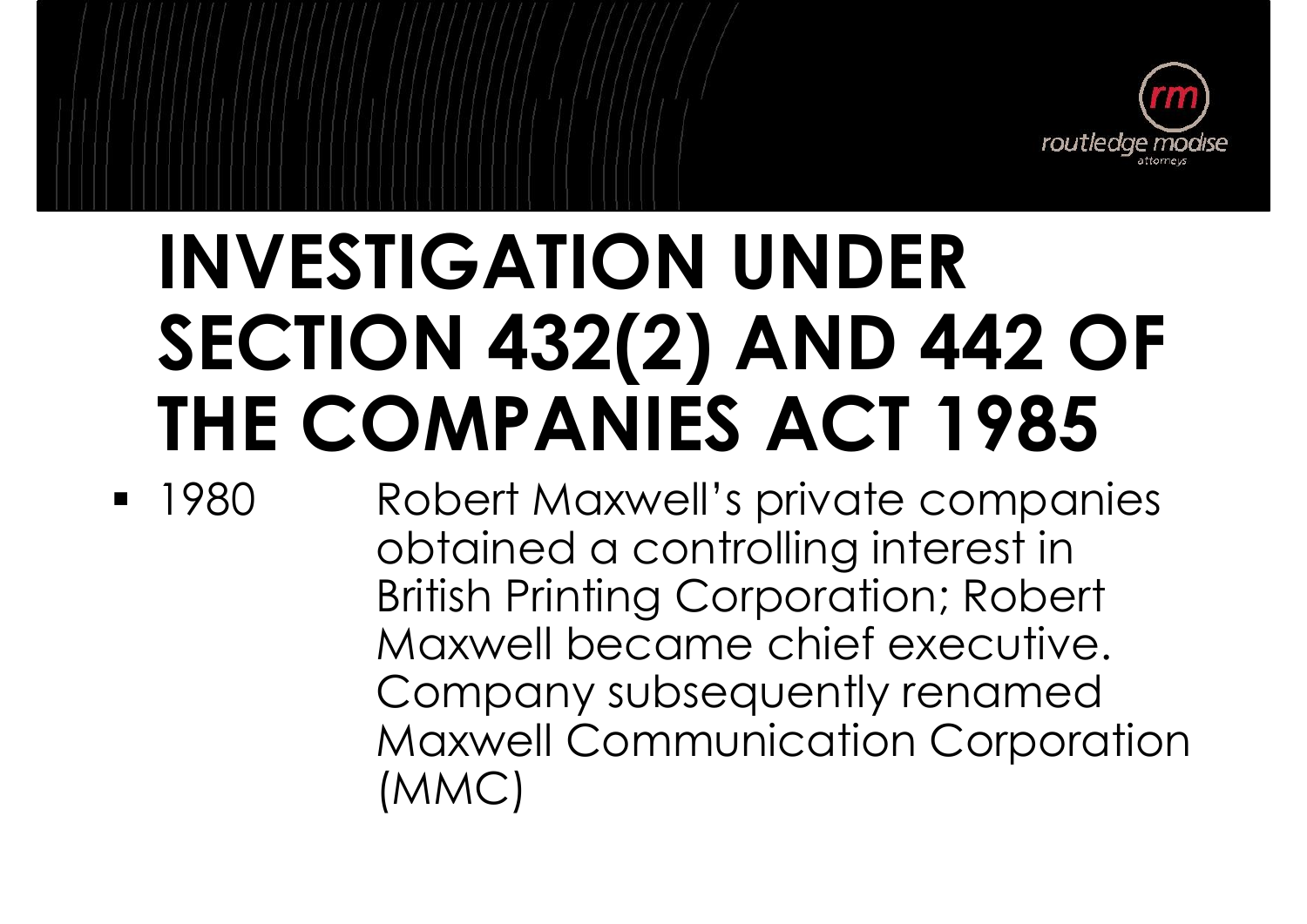

- **1984 July:** Robert Maxwell's companies (private side) acquired Mirror Group Newspapers (MGN) for £113m
- 1985 1988 MCC and the private side's period of expansion; a number of companies of substantial worth and potential acquired.
- **1985** Pension funds commenced lending monies to private side.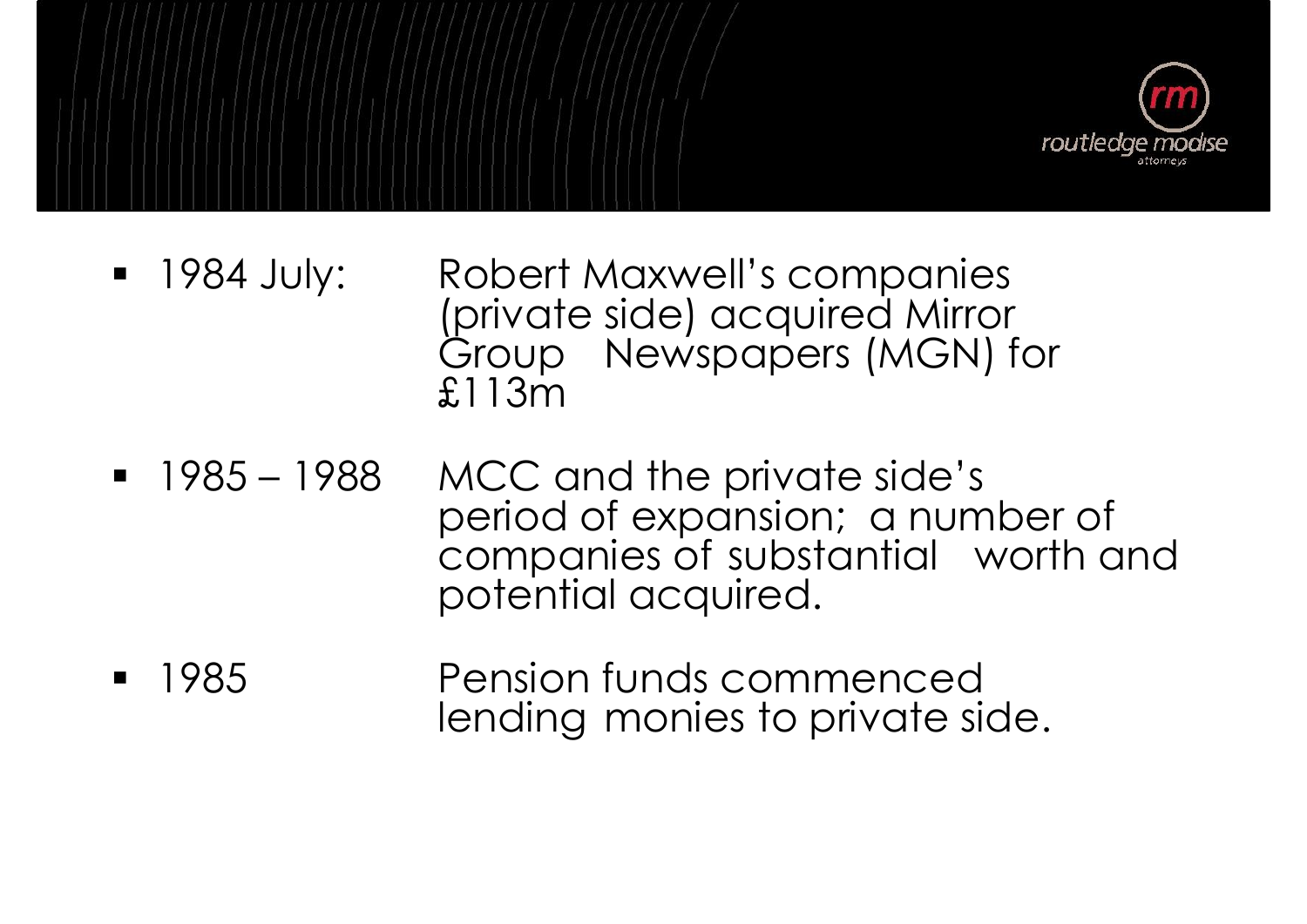

- 1987 Private side incurred over £300m in borrowings taking up rights issue in MCC.
- ß 1988 MCC borrowed \$3 billion and acquired Macmillan and Official Airlines Guides Autumn: Pension funds commenced lending shares to provide collateral for bank loans to private side.
- ß 1990 Private companies only survived 31 December year end through borrowings from pension funds and unauthorised overdrafts; bank borrowings remained at about £1 billion.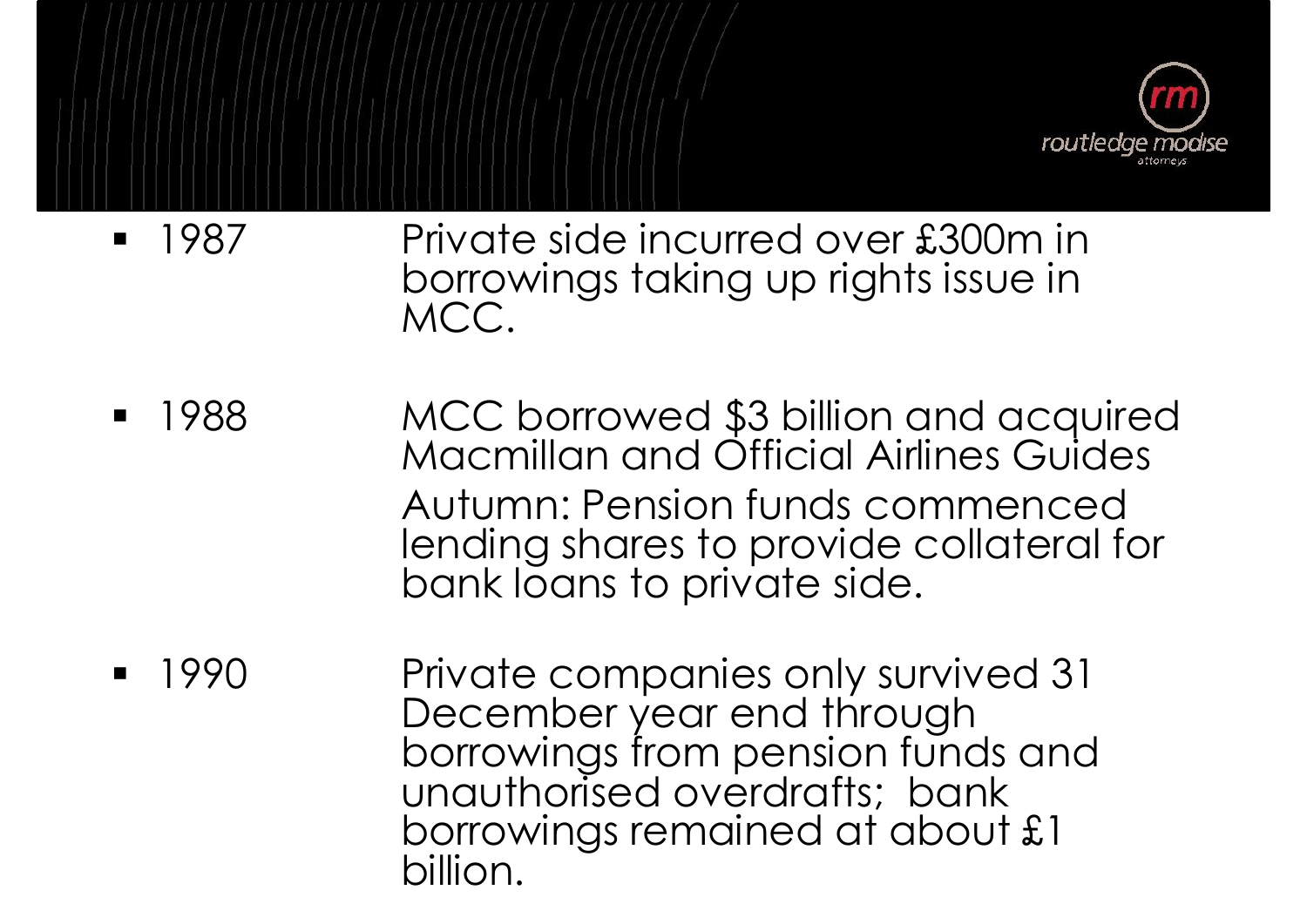

1991 January to April: Advisers worked on flotation.

> Robert Maxwell spend £105m (some through offshore entities) on MCC shares.

> 30 April: MGN floated – produced £210m to reduce MGN bank borrowing. At the time private side owed pension fund £100m and was using £270m of their assets as collateral; private side bank borrowings remained at about £1 billion.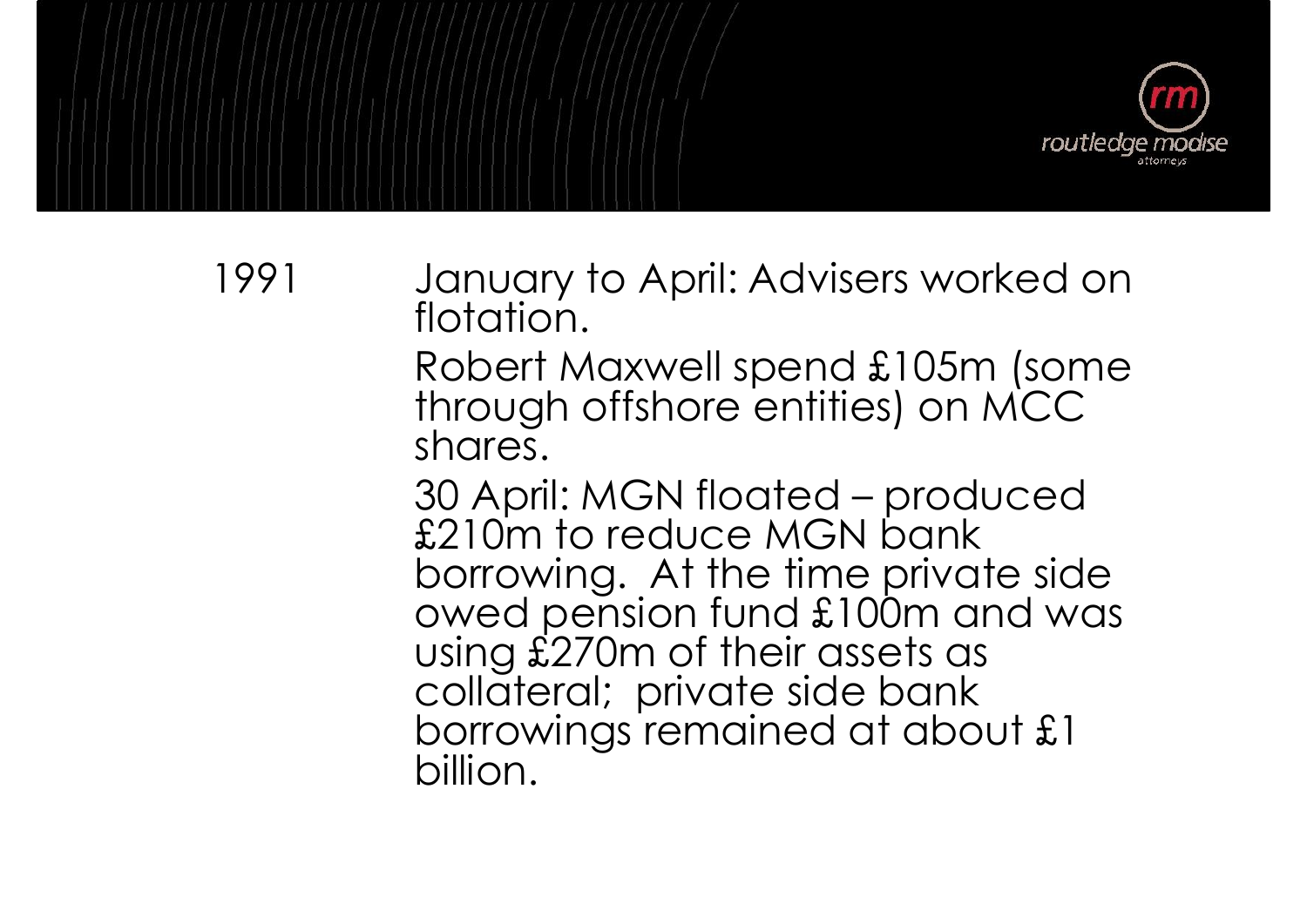

#### May to July: Robert Maxwell spent £72m through offshore entities on MC shares and £26m on MGN shares.

#### April to November: MGN supported private side through provision of cash and use of its bank borrowings.

5 November: Robert Maxwell died. Empire thereafter collapsed and MGN sought support of bankers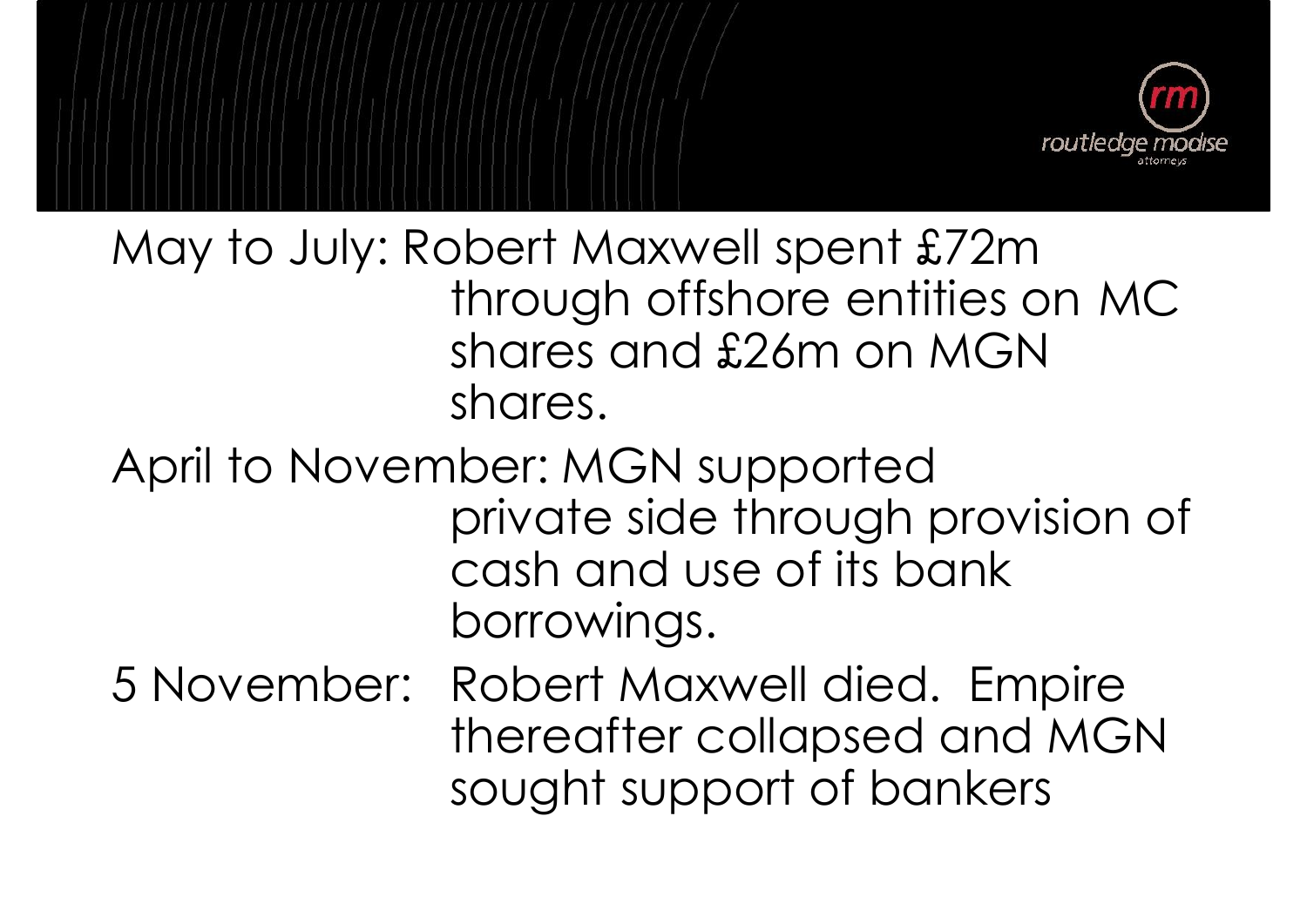

### **SUMMARY**

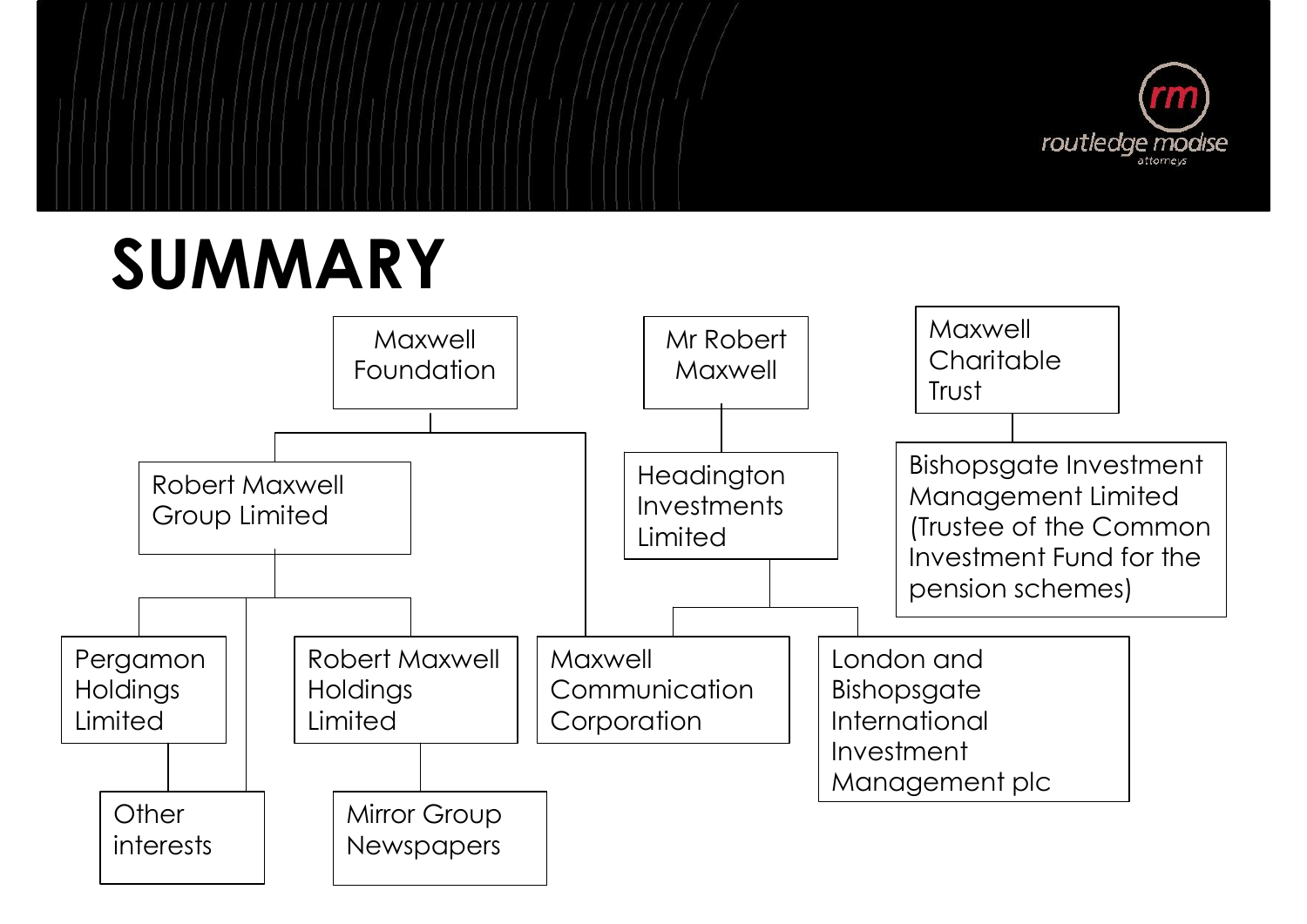

### **DOMINION FOOD STORES**

The Pension Fund Surplus Raider 1984 \$56 million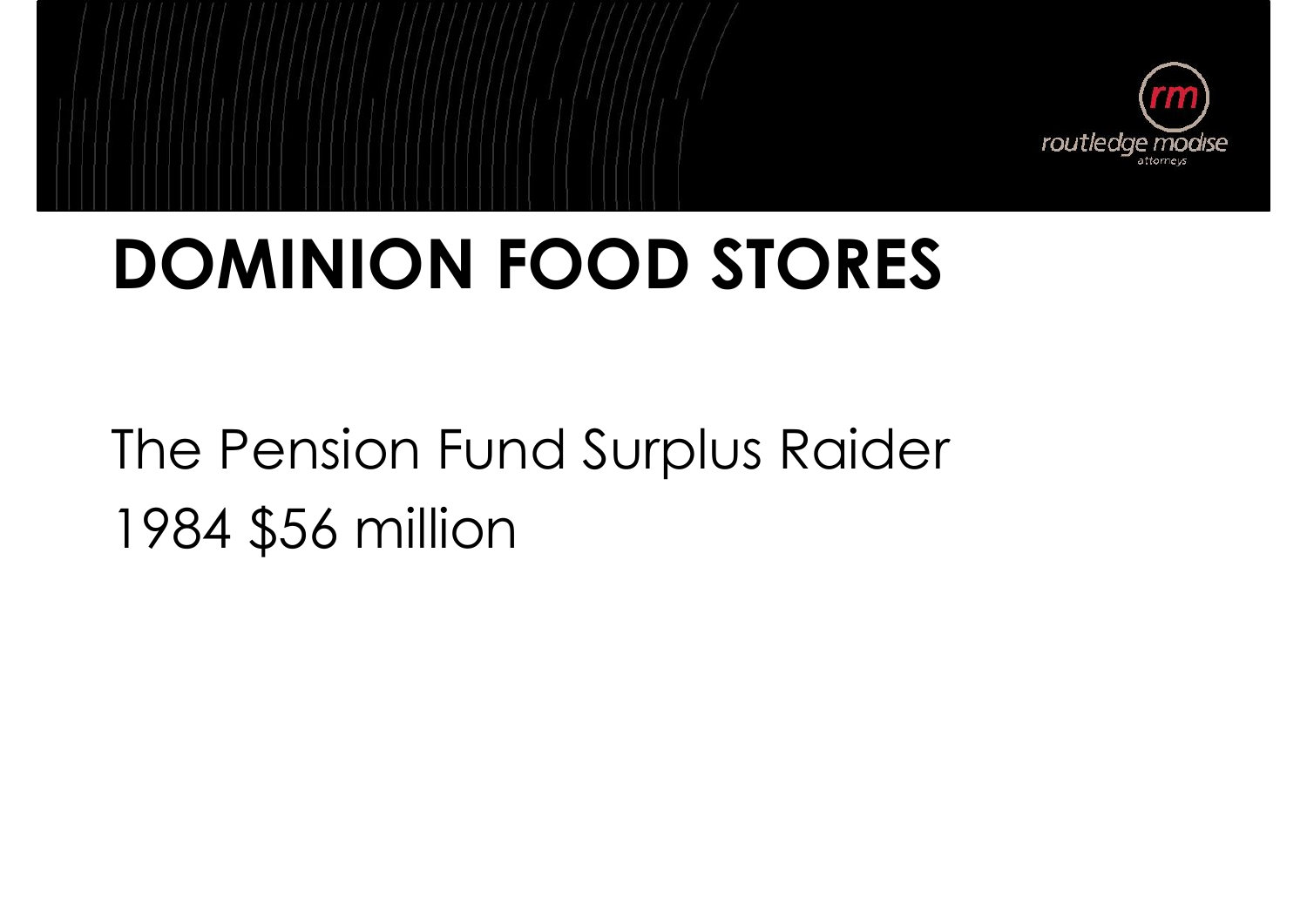

# **SECTION 19(4)** MAXIMUM OF 5% invested or lent to the business of an employer participating in the scheme whereby the fund has been established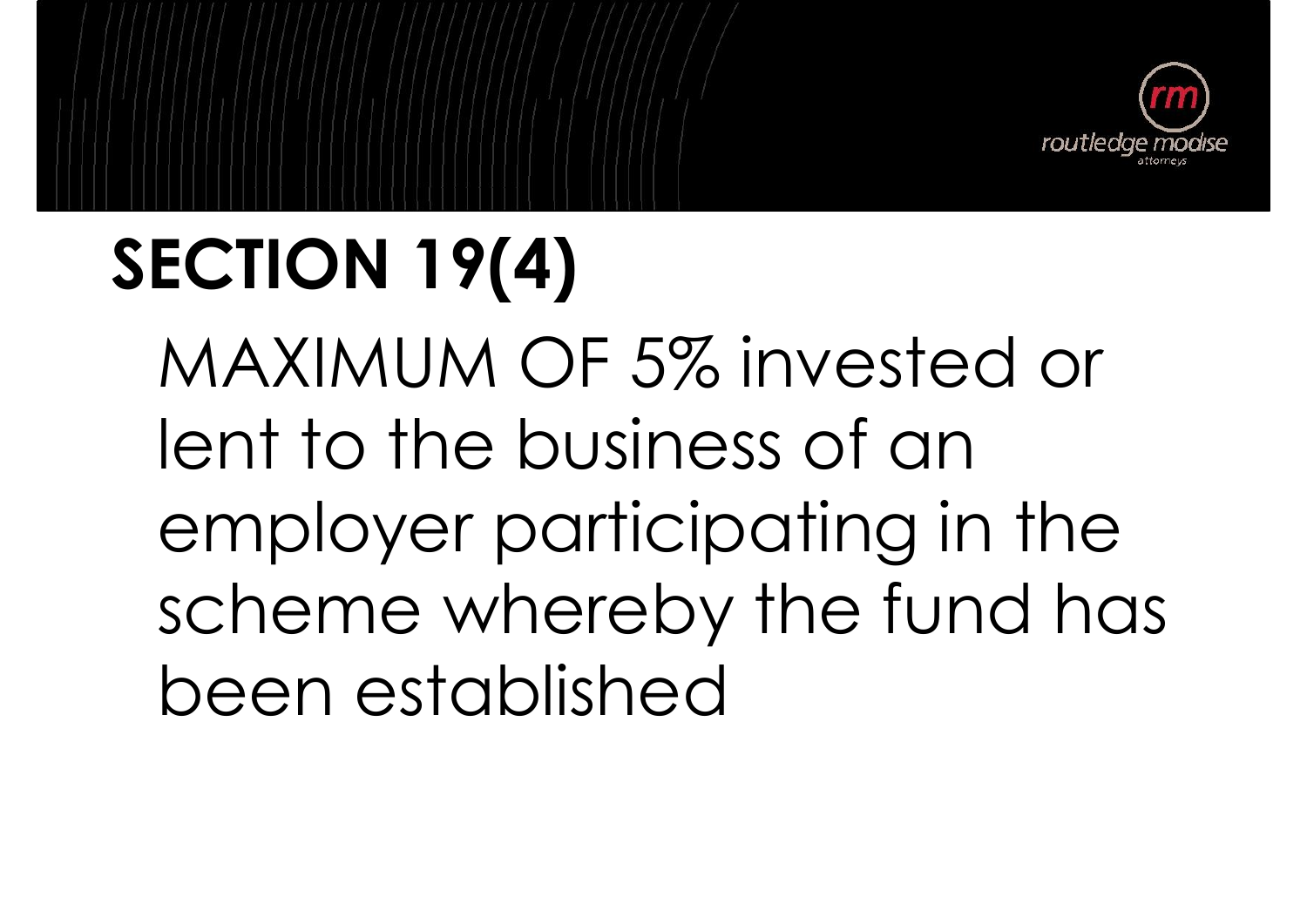

# **SECTION 19 (4A)**

10%, if Consulted with members Members support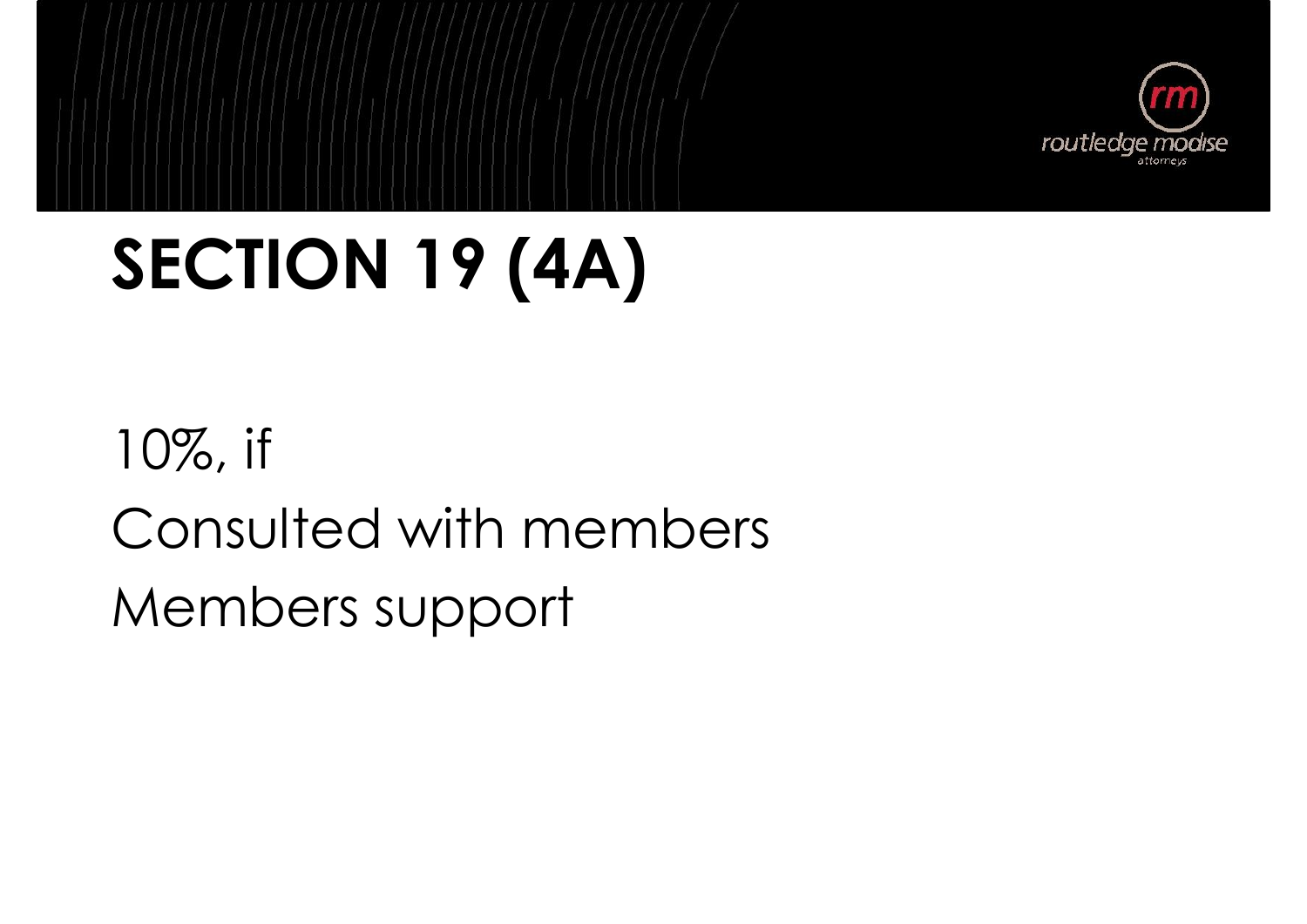

### **REGULATION 28 ITEM 9**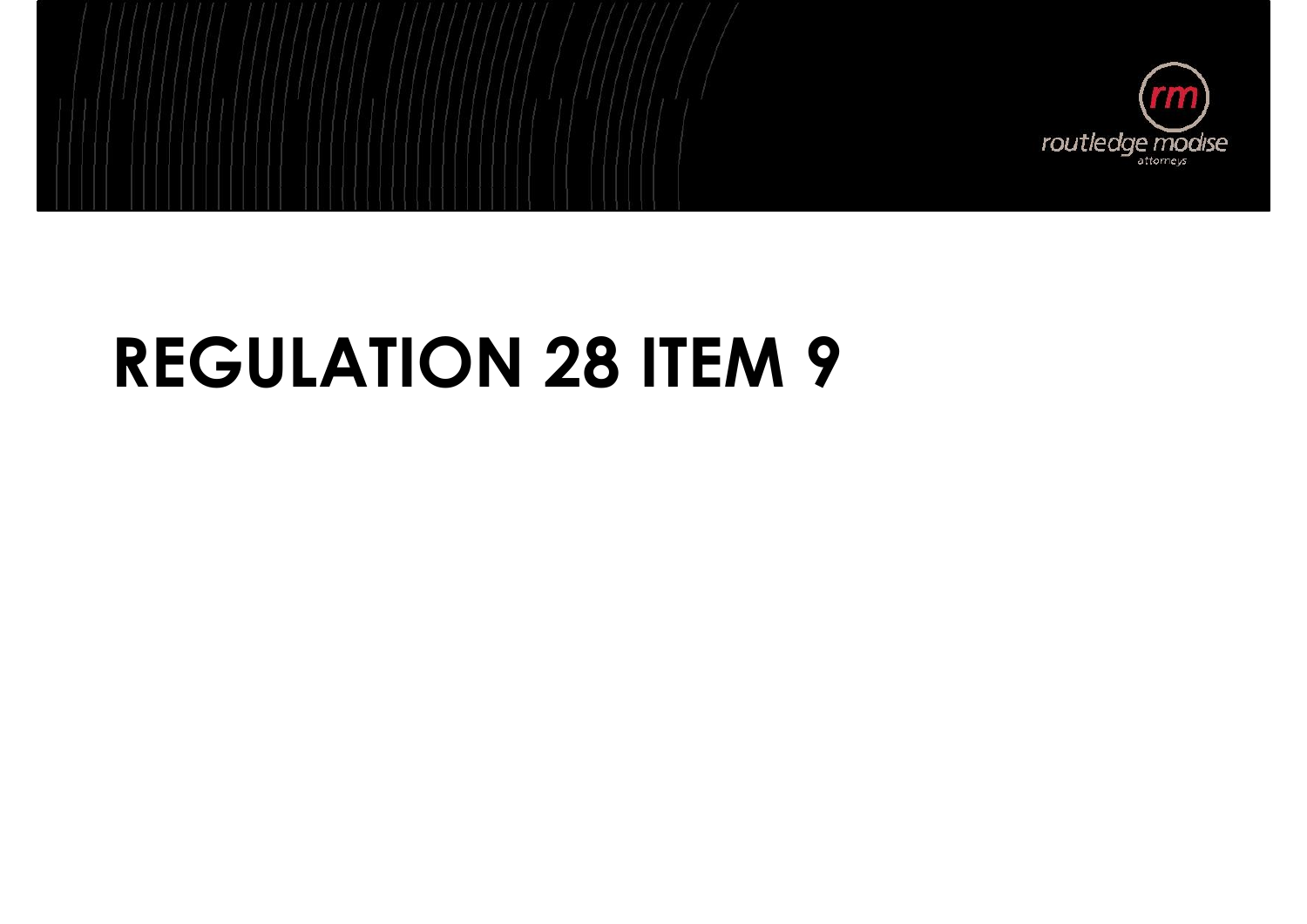

# **CIRCULAR PF 130**

- Paragraph 10.2 Every fund should have an investment policy statement (IPS)
- Paragraph 66 Fund / Employer / Sponsor relationship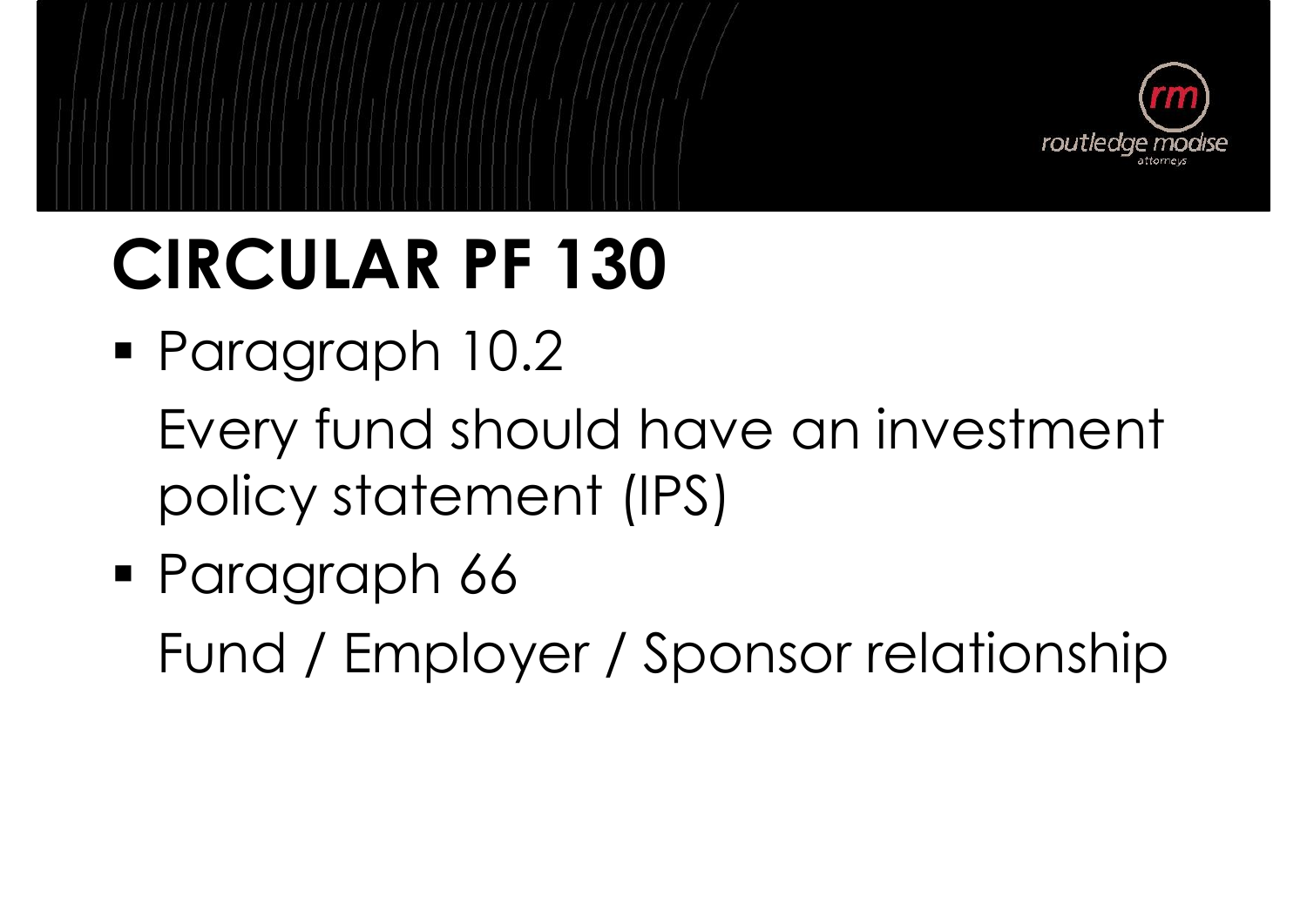

### **FIDENTIA**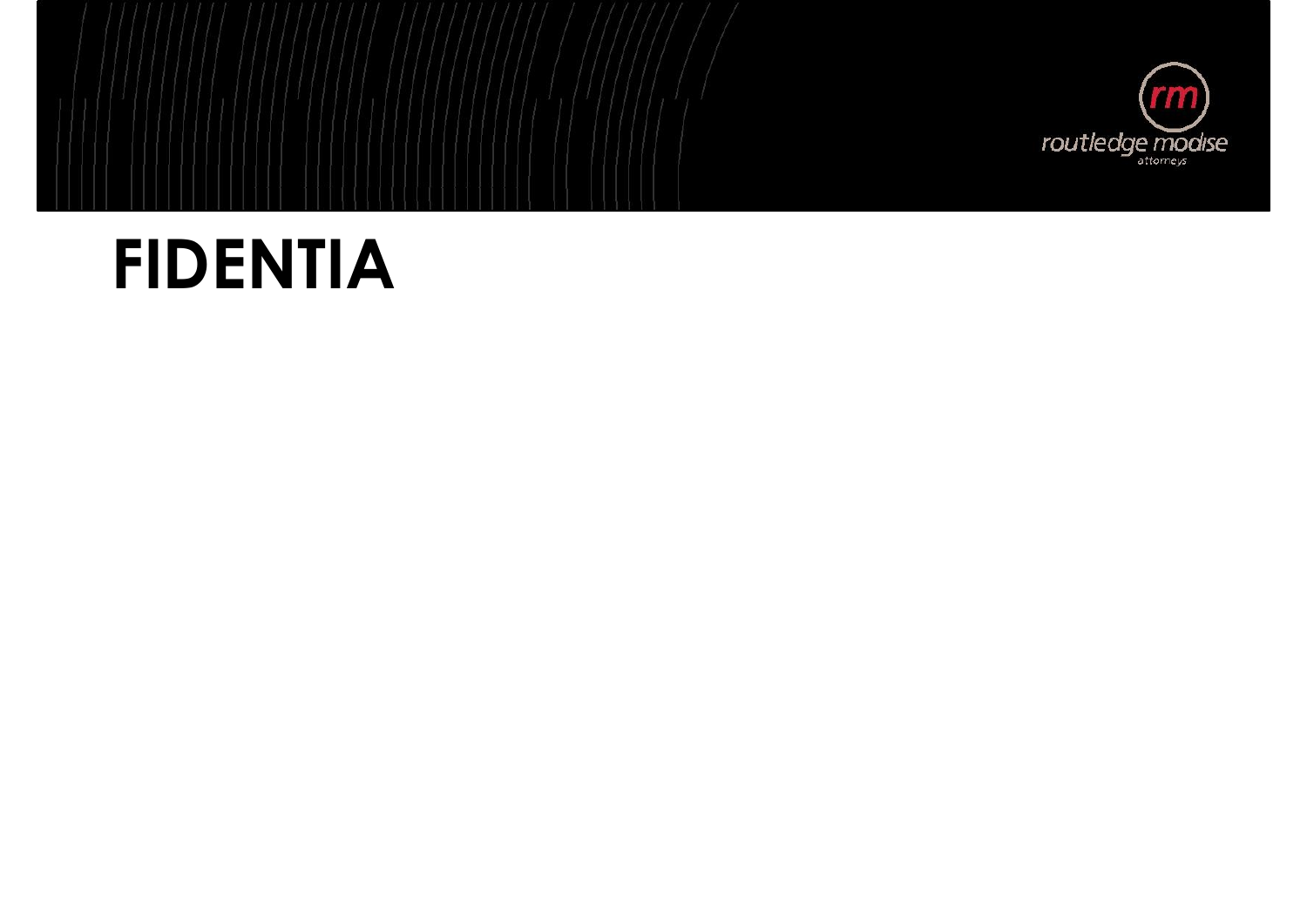

### **SECTION 37C**